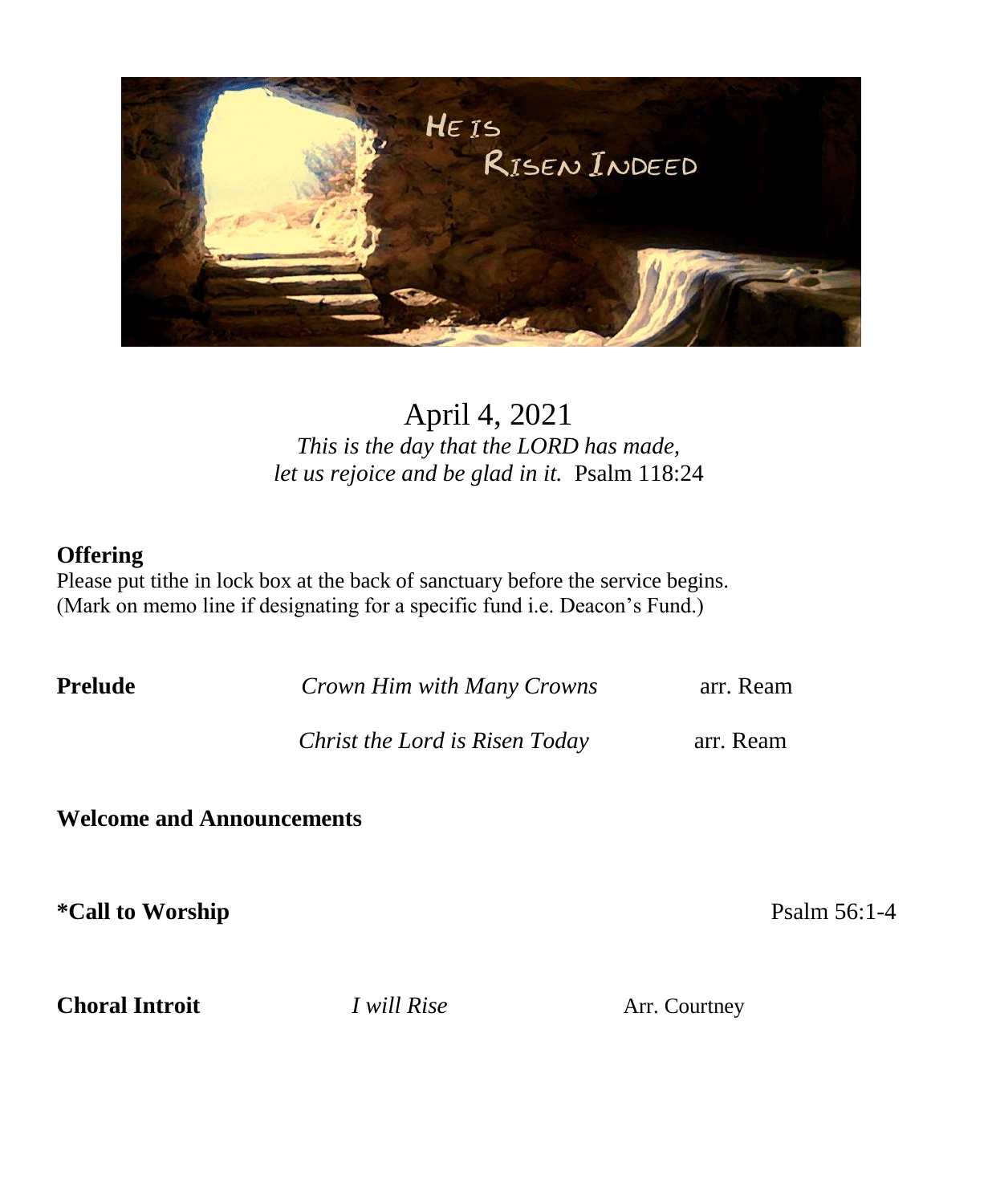When morning gilds the skies, my heart awaking cries: May Jesus Christ be praised. Alike at work and prayer to Jesus I repair: May Jesus Christ be praised.

When sleep her balm denies, my silent spirit sighs: May Jesus Christ be praised. When evil thoughts molest, with this I shield my breast: May Jesus Christ be praised.

Does sadness fill my mind? A solace her I find: May Jesus Christ be praised. Or fades my earthly bliss? My comfort still is this: May Jesus Christ be praised.

In heav'n's eternal bliss the loveliest strain is this: May Jesus Christ be praised. The pow'rs of darkness fear, when this sweet chant they hear: May Jesus Christ be praised.

Let earth's wide circle round in joyful notes resounds: May Jesus Christ be praised. Let air and sea and sky, from depth to height, reply: May Jesus Christ be praised.

Be this, while life is mine, my canticle divine: May Jesus Christ be praised. Be this th'eternal song, through all the ages on: May Jesus Christ be praised.

Hymns from *Trinity Hymnal* used by permission of Great Commission Publications.

# **\*Prayer of Invocation**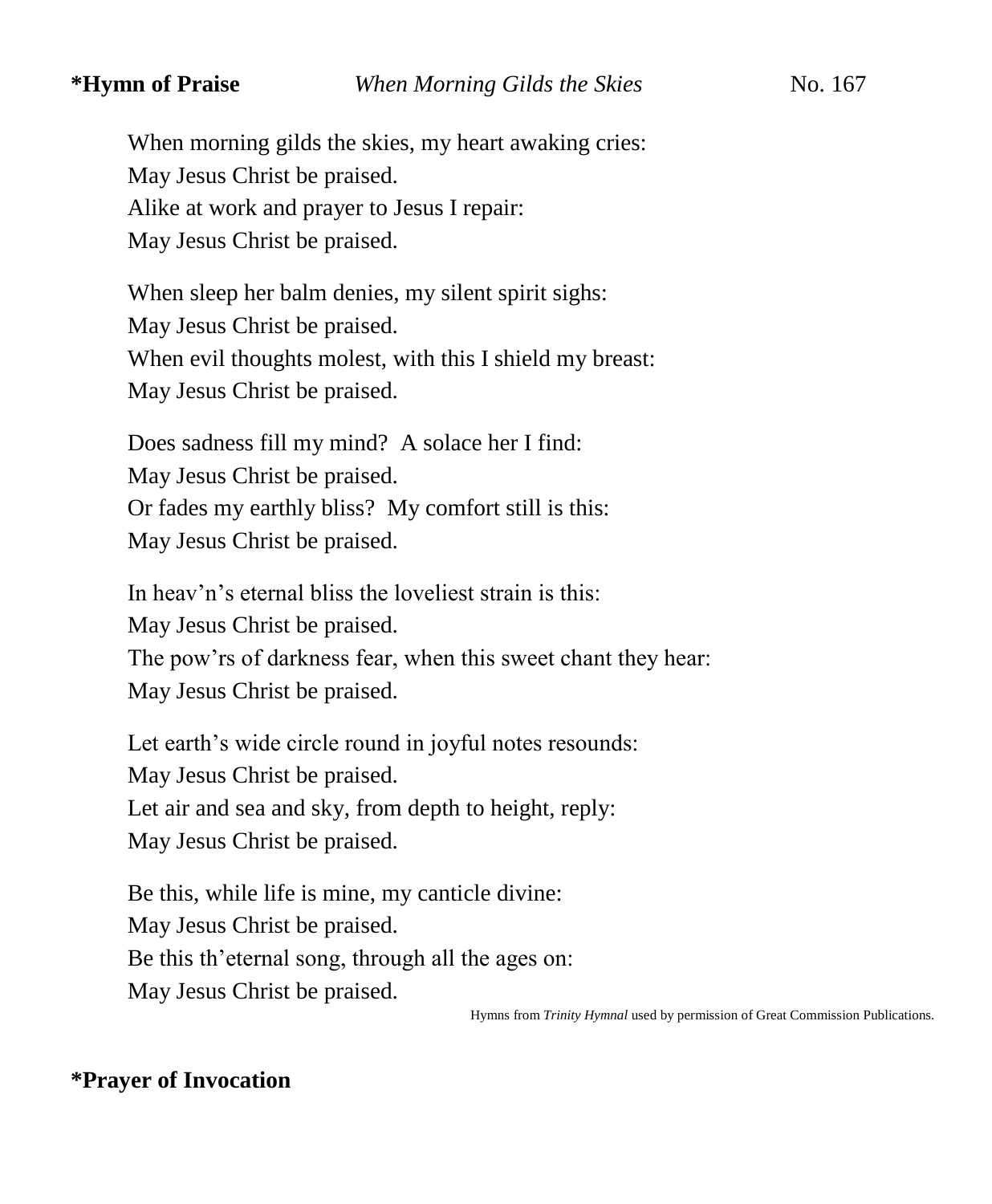# **Scripture Reading Exodus** 17:8-16

# **Prayer of Confession**

Our Father, have mercy on us. We confess that we have fallen short of your glory this week and have sinned against you. We confess that we are childlike, and that we so often desire our own independence, and we therefore often trust in ourselves more than we trust in you. Many times we look to the future with confidence in our own predictions, and when we do this we tend to look to ourselves and not to Jesus. Forgive us of this, we pray. Help us to trust less in our own abilities to save ourselves from the anxieties of life, and to look more and more to you as the only one who can save us from our sins and our troubles. In Jesus name, amen.

# **Assurance of Pardoning Grace**  Psalm 56:8-11

**<sup>8</sup>**Record my misery; list my tears on your scroll-are they not in your record? **<sup>9</sup>**Then my enemies will turn back when I call for help. By this I will know that God is for me. <sup>10</sup>In God, whose word I praise, in the Lord, whose word I praise-<sup>11</sup> in God I trust and am not afraid. What can man do to me?

\***Hymn of Thanksgiving** *All Glory, Laud, and Honor* No. 235

All glory, laud, and honor to Thee, Redeemer, King, to whom the lips of children made sweet hosannas ring! Thou art the King of Israel, Thou David's royal Son, who in the Lord's name comest, the King and blessed One!

The people of the Hebrews with palms before Thee went; our praise and prayer and anthems before Thee we present: to Thee, before Thy passion, they sang their hymns of praise; to Thee, now high exalted, our melody we raise.

Thou didst accept their praises; accept the prayers we bring, who in all good delightest, Thou good and gracious King! All glory, laud, and honor, to Thee, Redeemer, King. to whom the lips of children made sweet hosannas ring!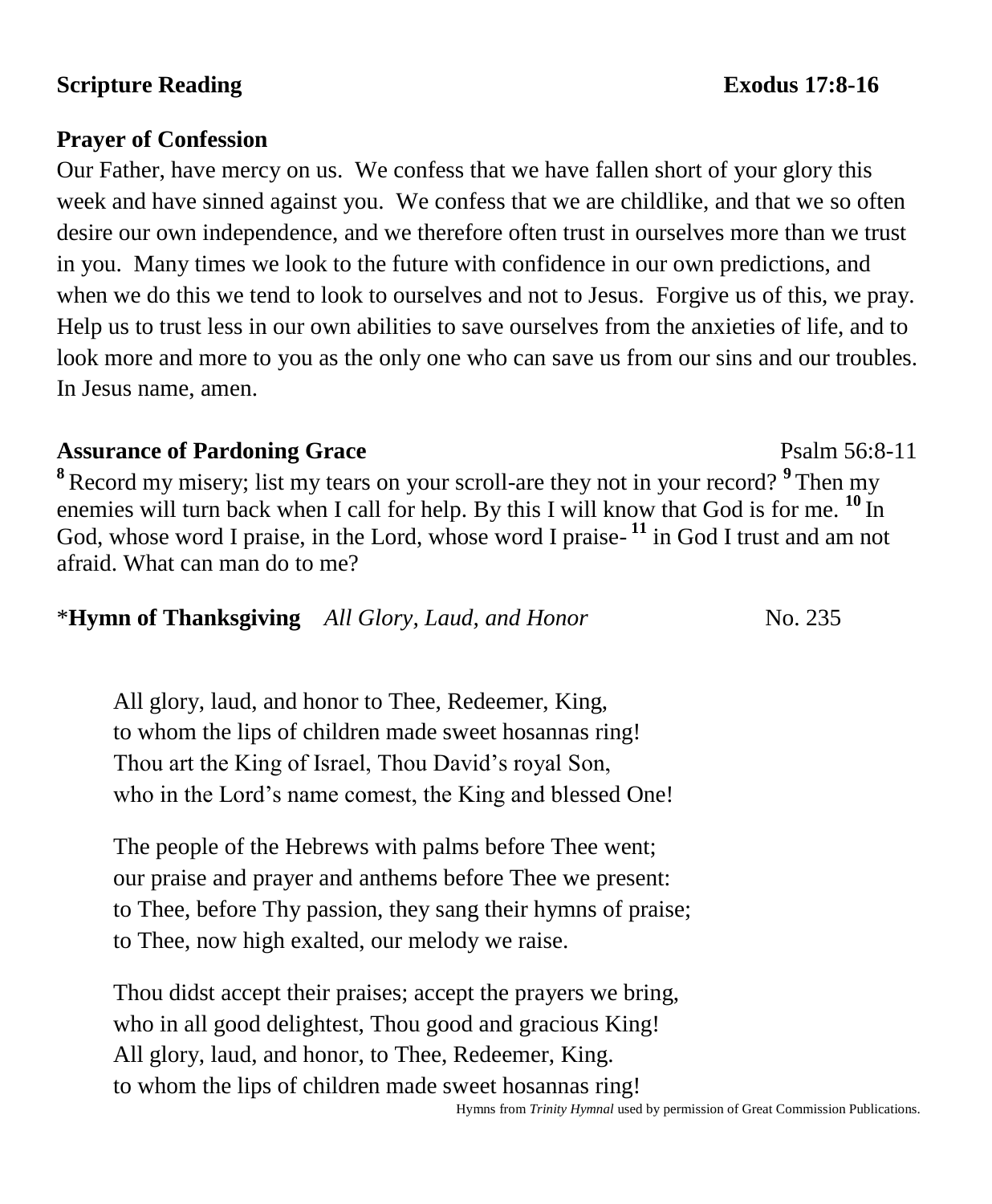## **Westminster Shorter Catechism 8.3**

The Lord Jesus, in his human nature thus united to the divine, was sanctified, and anointed with the Holy Spirit, above measure, having in him all the treasures of wisdom and knowledge; in whom it pleased the Father that all fullness should dwell; to the end that, being holy, harmless, undefiled, and full of grace and truth, he might be thoroughly furnished to execute the office of a mediator, and surety. Which office he took not unto himself, but was thereunto called by his Father, who put all power and judgment into his hand, and gave him commandment to execute the same.

# **Prayer of Intercession**

| *Hymn of Preparation                           | Christ the Lord is Risen Today | No. 277 |
|------------------------------------------------|--------------------------------|---------|
| "Christ the Lord is ris'n today." Alleluia!    |                                |         |
| Sons of men and angels say; Alleluia!          |                                |         |
| raise your joys and triumphs high; Alleluia!   |                                |         |
| sing ye heav'ns, and earth, reply. Alleluia!   |                                |         |
| Vain the stone, the watch, the seal; Alleluia! |                                |         |
| Christ has burst the gates of hell: Alleluia!  |                                |         |
| Death in vain forbids His rise; Alleluia!      |                                |         |
| Christ has opened paradise. Alleluia!          |                                |         |
| Lives again our glorious King; Alleluia!       |                                |         |
| where, O death, is now thy sting? Alleluia!    |                                |         |
| Once He died, our souls to save; Alleluia!     |                                |         |
| where thy victory, O grave? Alleluia!          |                                |         |
| Soar we now where Christ has led, Alleluia!    |                                |         |
| Foll'wing our exalted Head; Alleluia!          |                                |         |
| Made like Him, like Him we rise; Alleluia!     |                                |         |

Hail, the Lord of earth and heaven! Alleluia! Praise to Thee by both be given; Alleluia! Thee we greet triumphant now; Alleluia! Hail, the Resurrection, Thou! Alleluia!

Ours the cross, the grave, the skies, Alleluia!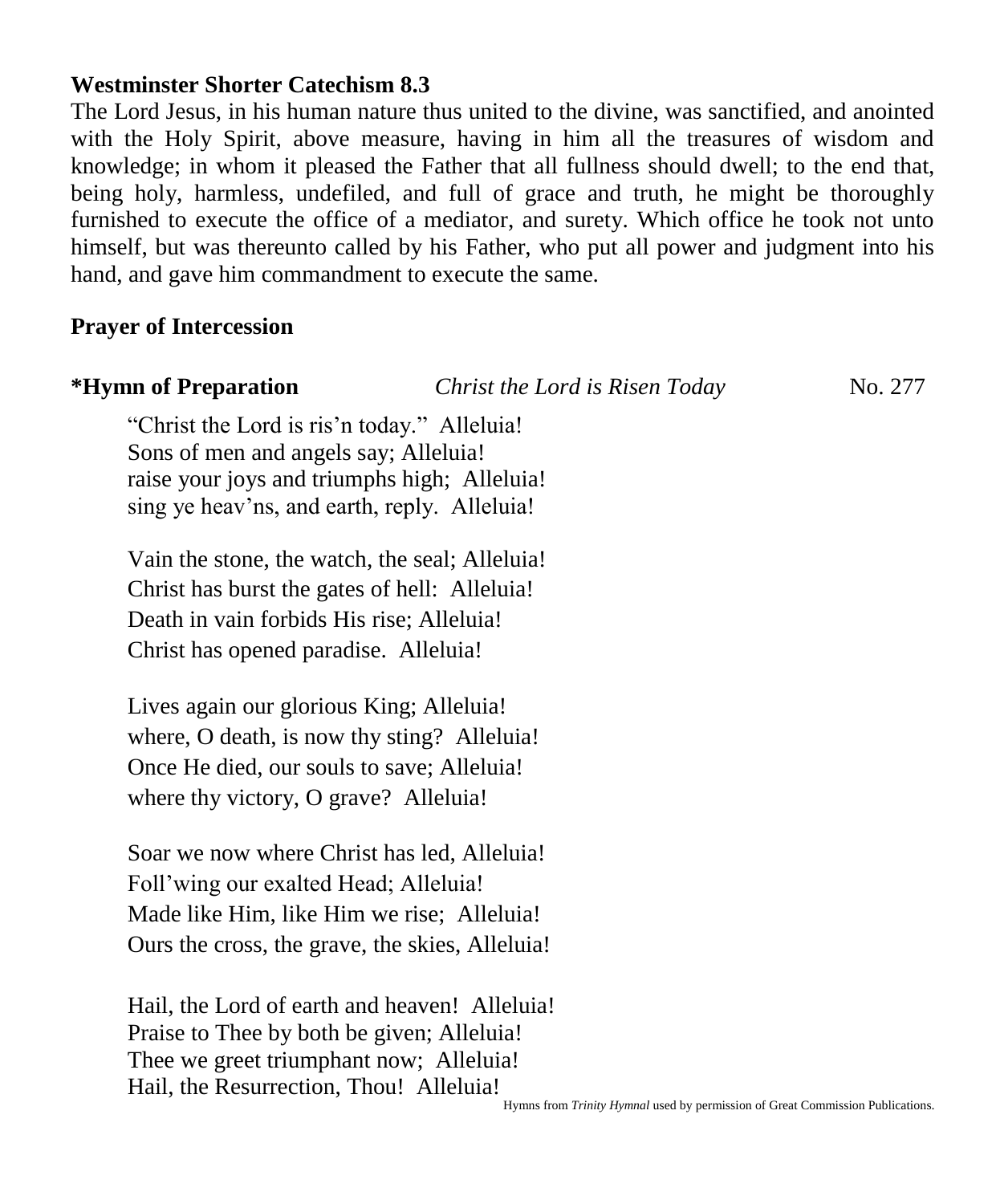1. Vindication

2. Justification

3. Glorification

Questions:

- 1. Does God promise you a normal life? Does he promise you an easier life than some? How many of God's promises can you list? Write them down with Scripture references if possible.
- 2. Is it surprising to learn that Job knew about the resurrection? Where did he get this information from?
- 3. What does it mean to be justified by faith? What role do your works play in this? Read James 2:14-17. Explain the difference between "faith plus works" and "a faith that works"?
- 4. What are 5 things that get you excited about your future glory? Why do these things excite you?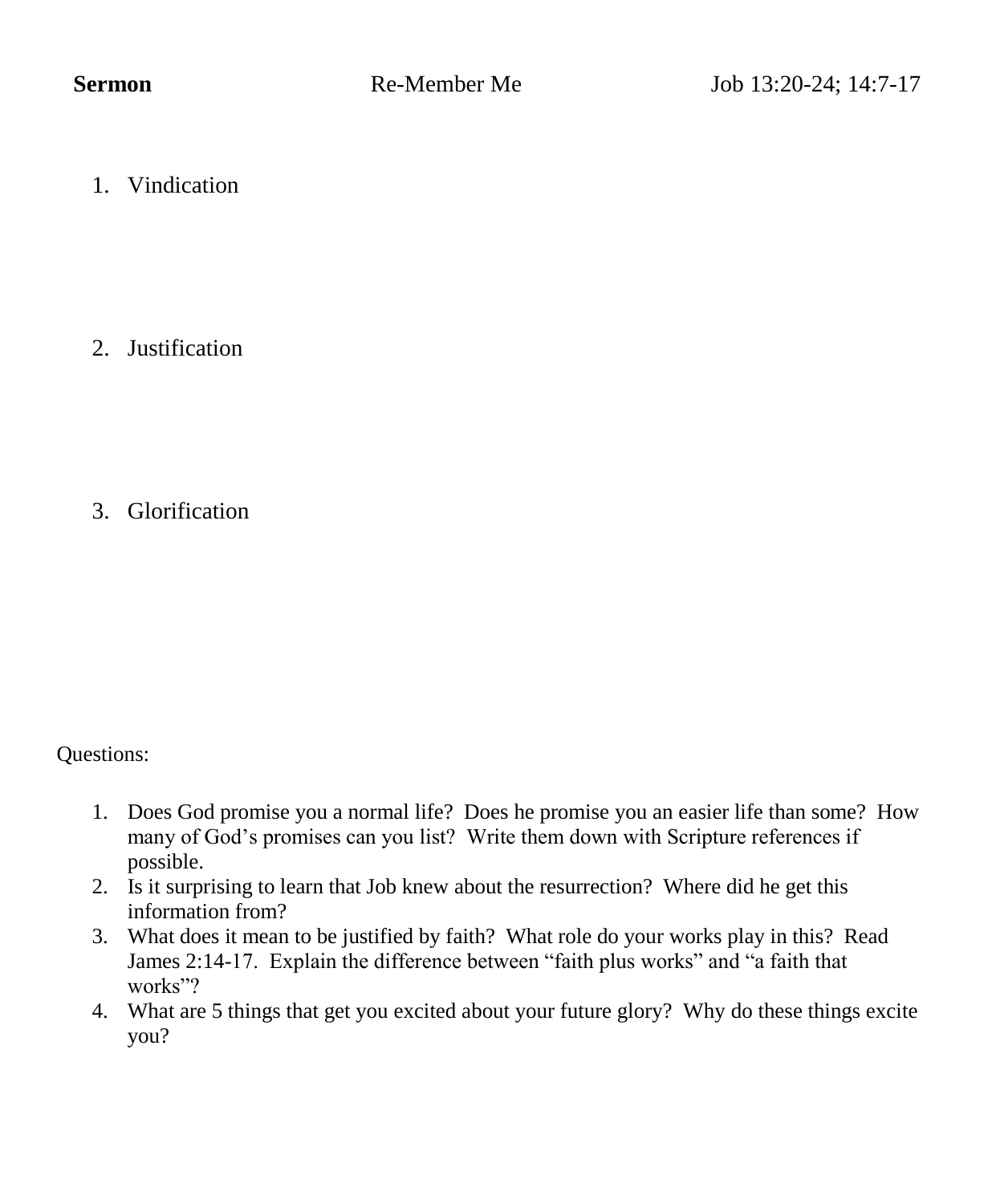Man of Sorrows! What a name for the Son of God, who came ruined sinners to reclaim; Hallelujah! what a Savior!

Bearing shame and scoffing rude, in my place condemned He stood, sealed my pardon with His blood: Hallelujah! what a Savior!

Guilty, vile, and helpless, we; spotless Lamb of God was He; full atonement! Can it be? Hallelujah! what a Savior!

Lifted up was He to die, "It is finished!" was His cry; now in heav'n exalted high: Hallelujah! what a Savior!

When He comes, our glorious King, all His ransomed home to bring, then anew this song we'll sing: Hallelujah! what a Savior!

Hymns from *Trinity Hymnal* used by permission of Great Commission Publications.

#### **\*Benediction**

#### **\*Gloria Patri** No. 735

Glory be to the Father, and to the Son, and to the Holy Ghost; as it was in the beginning, is now, and ever shall be, world without end. Amen, amen.

Hymns from *Trinity Hymnal* used by permission of Great Commission Publications.

| <i>*Postlude</i> |  |
|------------------|--|
|------------------|--|

**\*Postlude** *Up from the Grave He Arose* arr.Whitworth

**\* Congregation:** Please stand as able.

**\* \* \* \* \* \* \* \***

**Piano/Organ:** Sandy Schoon **French Horn:** Rebecca Schoon **Tenor Saxophone:** Leam Armstrong **Violin:** Chris Erickson **Choral Ensemble:** Valerie Lash, Rebecca Schoon, Ben Armstrong, Jeff Wiseman, Chris Erickson, Craig Curtis, Nelson Schoon

**Intercessory Prayer Yon Lindborg**